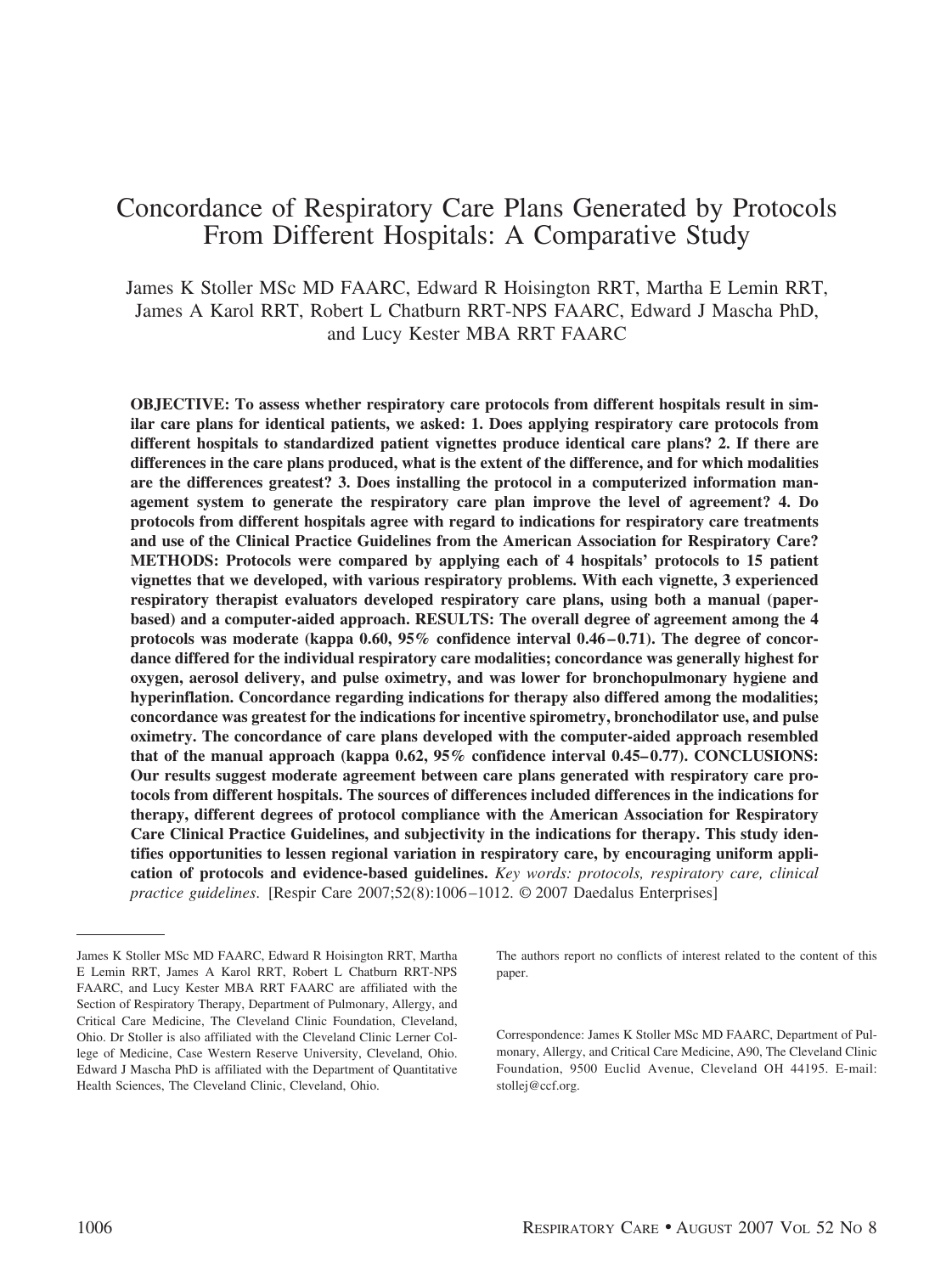## **Introduction**

Respiratory care protocols have gained widespread acceptance, based on evidence that their use can enhance the allocation of respiratory care services, by providing the right treatments to patients likely to benefit and not providing treatments to those unlikely to benefit.<sup>1–4</sup> With the goal to provide appropriate, effective care, many respiratory care protocols are based on evidence-based guidelines from various professional societies (eg, the American College of Chest Physicians, the American Thoracic Society, and the American College of Physicians<sup>5-7</sup>), and frequently on the Clinical Practice Guidelines (CPGs) developed by the American Association for Respiratory Care (AARC).<sup>8</sup> These CPGs were developed in the hope of "establishing appropriate practice, a desired result being reduced practice variability, in addition to appropriate practice."8

To the extent that respiratory care protocols aim to provide appropriate care and, in so doing, reduce unwarranted practice variation, it is reasonable to expect that protocols, even those from different institutions, would produce very similar or even identical respiratory care plans when applied to identical patients. To assess the degree of concordance among respiratory care protocols from different hospitals, we wrote 15 patient vignettes and applied them to respiratory care protocols from 4 different hospitals, then evaluated the degree to which the different protocols generated concordant respiratory care plans. In this study, the first of its kind to our knowledge, we addressed the following questions.

- 1. Does applying respiratory care protocols from 4 different hospitals to standardized patient vignettes produce identical care plans?
- 2. If there are differences in the care plans produced, what is the extent of the difference, and for which specific respiratory care modalities are the differences greatest?
- 3. Does using a computerized information management system to generate the respiratory care plans improve the agreement between the plans?
- 4. Do the 4 protocols agree with regard to indications for respiratory care treatments and their use of the AARC CPGs?

#### **Methods**

Protocols were compared by applying each of 4 hospitals' protocols to our 15 standardized patient vignettes, with the assumption that concordant protocols would prescribe identical respiratory care treatments to the patients described in the vignettes. The vignettes (Table 1) were developed for 15 separate patients with a variety of respiratory problems (eg, pneumonia, asthma, chronic obstructive pulmonary disease, neuromuscular disease, and abTable 1. The 15 Clinical Vignettes Used in the Present Study

- Patient 1. Pneumonia #1
- Patient 2. Asthma
- Patient 3. Chronic obstructive pulmonary disease\*
- Patient 4. Neuromuscular disease #1
- Patient 5. Abdominal surgery
- Patient 6. Upper abdominal bariatric surgery
- Patient 7. Severe asthma
- Patient 8. Neuromuscular disease #2
- Patient 9. Pneumonia #2
- Patient 10. Cancer tracheostomy
- Patient 11. Severe hypoxemia
- Patient 12. Diabetic ketoacidosis and asthma
- Patient 13. Aortic abdominal aneurysm repair
- Patient 14. Rule out subacute bacterial endocarditis with chronic obstructive pulmonary disease
- Patient 15. Acute gastrointestinal bleed

Patient 3: Exacerbation of chronic obstructive pulmonary disease History:

Vital signs: heart rate 104 beats/min, blood pressure 183/75 mm Hg, respiratory rate 26 breaths/min, temperature (24-h maximum) 37.6°, measured orally Laboratory values: white blood cells  $15,000$  cells/ $\mu$ L, hemoglobin 9.3 g/L, platelets 359,000/µL

Arterial blood gas values: pH 7.29,  $P_{aCO_2}$  69 mm Hg,  $P_{aO_2}$  67 mm Hg,  $HCO_3^-$  33 mEq/L, oxygen saturation 90% while breathing 40% oxygen

Chest radiograph: Bilateral opacities consistent with pulmonary edema or pneumonia Oxygen saturation measured via pulse oximetry  $(S_{pO_2})$  90% while breathing 50% oxygen via mask

The patient is alert and oriented. Her breath sounds are decreased bilaterally with wheezing throughout. She has a strong cough that produces white frothy secretions. She is nonambulatory at this time.

dominal surgery). Each vignette contained all the clinical information needed to establish indications for commonly used respiratory care treatments (oxygen, aerosol, bronchopulmonary hygiene, hyperinflation, and pulse oximetry).

The protocols were provided to us from 4 United States hospitals that have extensive experience with a comprehensive evaluate-and-treat respiratory care protocol program: the University of California San Diego Medical Center, San Diego, California; Sioux Valley Hospital, Sioux Valley, South Dakota; the Cleveland Clinic, Cleveland, Ohio; and Kettering Medical Center, Dayton, Ohio. Permission to use the protocols was granted by the directors of the respective respiratory care departments. The study was approved by the Cleveland Clinic institutional review board.

For each of the 15 clinical vignettes, and with each of the 4 protocols, respiratory care plans were developed in 2 ways: a manual method and a computer-aided method. In the manual method, printed copies of the protocols were

<sup>\*</sup>*Example of a Clinical Vignette*

This 5-foot 7-inch female is 51 years old, weighs 240 pounds, and has a history of chronic obstructive pulmonary disease, congestive heart failure, hypertension, asthma, obesity, and sleep apnea. She does not have a smoking history. She uses supplemental oxygen at home (2 L/min via nasal cannula), and albuterol, ipratropium, and fluticasone via metered-dose inhalers. She is experiencing increased shortness of breath and daytime sleepiness. Assessment: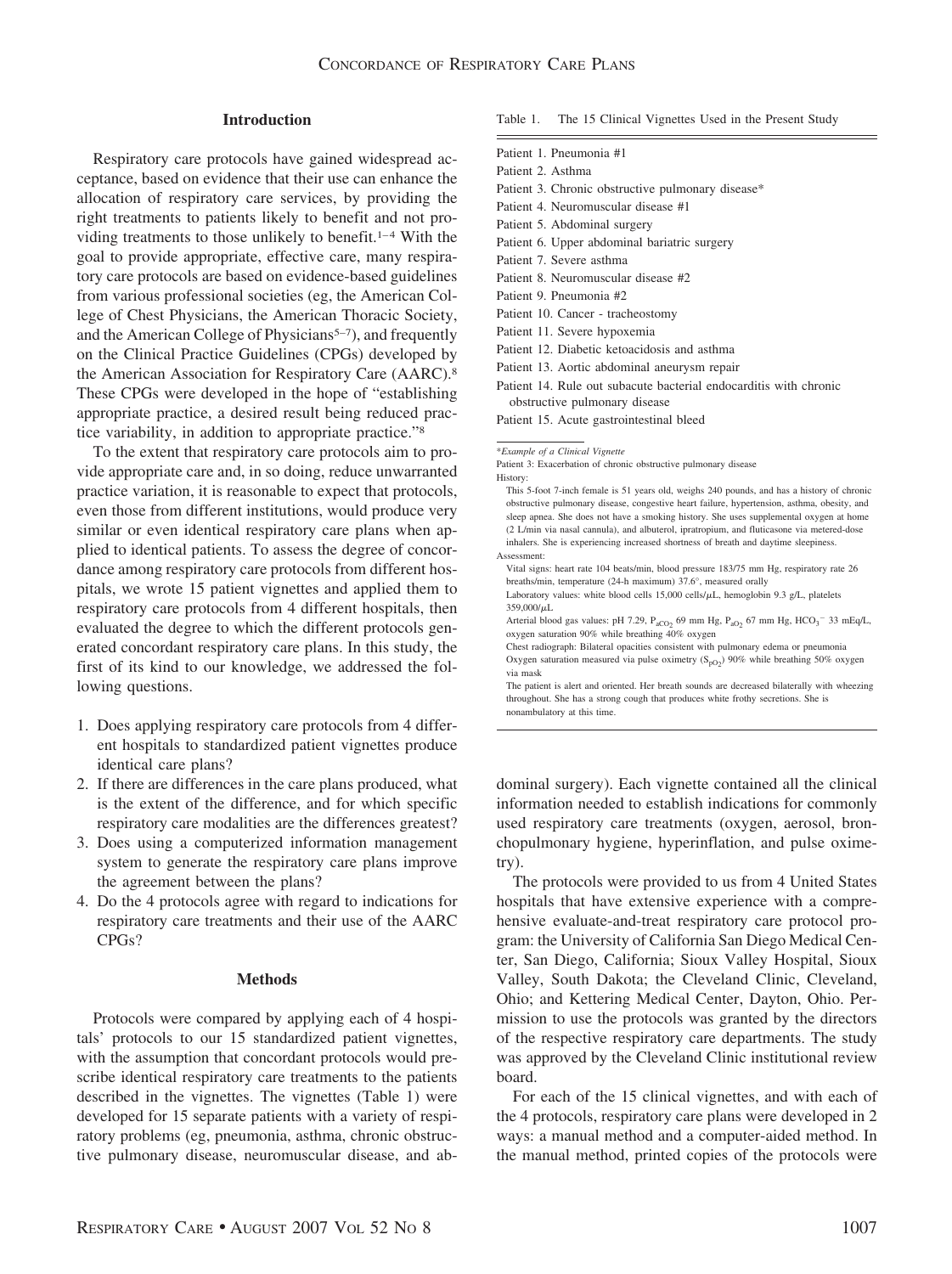first reviewed by each of 3 respiratory therapist evaluators (JK, EH, ML), each of whom had at least 5 years of experience using respiratory care protocols at the Cleveland Clinic. The printed protocols were then used independently by each reviewer (and with blinding to the other reviewers' care plans) to generate a respiratory care plan for each clinical vignette. The resulting care plans (15 vignettes  $\times$  4 protocols = 60 care plans from each evaluator) were compared for agreement.

To create the computer-aided method, each of the 4 branched logic protocols were programmed into the information management system (MediServe Information Systems, Tempe, Arizona) that we use at the Cleveland Clinic. The programming of the 4 protocols into the MediServe system was performed by Michael Robinson of MediServe Information Systems. As in our routine clinical practice, the MediServe platform was used to develop a respiratory care plan for each vignette (60 plans from each of the same 3 evaluators).

To achieve respiratory care plans on which all 3 evaluators agreed (ie, consensus care plans) with the manual approach, all 3 evaluators met after each had independently developed the 60 care plans. Using a Delphi approach,<sup>9</sup> consensus was reached on all the manually developed care plans (ie, the 180 care plans independently created by the 3 evaluators were reduced to 60 consensus care plans).

To develop consensus on the computer-aided respiratory care plans, the 3 evaluators again met after each had independently developed the 60 computer-aided plans, compared printed versions of their computer-aided care plans, and jointly resolved any disagreements. The 60 resultant respiratory care plans were the consensus computer-aided respiratory care plans.

We also assessed whether the indications for respiratory care treatments agreed among the 4 protocols, and whether the indications agreed with the AARC CPGs. This analysis was conducted by LK, who reviewed and compared all the protocols with one another and with the AARC CPGs.

The primary study outcome measure was the degree of concordance of the consensus respiratory care plans (both manual and computer-aided) among the 4 protocols. Secondary outcome measures included the degree of concordance between the manual and computer-aided respiratory care plans for each specific vignette, and the degree to which the indications for therapy in the 4 protocols invoked and agreed with the AARC CPGs. It was not the goal of this study to assess intra-rater or inter-rater agreement; all measures of concordance were based on consensus ratings among the 3 reviewers.

Concordance among the 4 protocols on the consensus care plans for the 15 vignettes was measured with the kappa statistic for  $> 2$  raters<sup>10</sup> and 95% confidence intervals (CIs). Kappa measures the agreement beyond that expected by chance alone, and is a direct function of the observed agreement (the proportion who agree) and the expected agreement (proportion of agreement expected by chance). Kappa values range from  $-1$  to 1. The interpretation guidelines are that kappa values less than 0.4 indicate poor agreement, values of  $0.4 - 0.75$  indicate moderate agreement, and kappa values greater than 0.75 indicate excellent agreement beyond chance alone.11,12 Kappa was calculated for each respiratory care modality within method, and for the aggregate across modalities within method. The aggregate was calculated with the formula of Fleiss<sup>13</sup> for combining independent estimates of kappa into an overall estimate.

In our calculation of the standard error for overall kappa values, we took into account the fact that the modalities are not likely to be independent. Kappa values for the 5 respiratory care modalities within method, or for any single modality across methods, are not independent, but, rather, correlated, because they involved the same vignettes and raters. Traditional kappa standard errors and CIs were therefore not appropriate. Instead, bootstrap resampling<sup>14</sup> was used in order to calculate an accurate CI for the overall kappa within each method, and to statistically compare kappa values across modalities and methods. Specifically, we resampled the data 1,000 times with replacement, and the unit of observation was all the data for a particular vignette (each with 4 observations, one for each protocol). Thus, each bootstrap sample had 15 scenarios, but some were represented more than once, because of the sampling with replacement. This method maintains the correlation among ratings within scenario across the 4 protocols, and is a commonly used bootstrapping technique, sometimes called the block bootstrap.15–17 Individual and overall kappa values and the kappa differences of interest were then calculated within each bootstrap sample. Percentiles (2.5th and 97.5th) from the distribution of each estimator across the resampling runs were used to form CIs, and the standard errors used in tests of the null hypotheses of no difference were derived from the standard deviation across resamples.

The significance level for each hypothesis was 0.05. We made Bonferroni correction to the significance criterion for individual tests, to account for multiple comparisons within method. For example, the significance criterion when comparing modalities within method was 0.05/10 or 0.005 (ie, 10 pairwise comparisons among 5 modalities). The analyses were performed with statistics software (SAS, SAS Institute, Cary, North Carolina).

#### **Results**

In considering the primary outcome of agreement of the 4 protocols, Tables 2 and 3 present the observed and expected proportion of agreement and the kappa values (which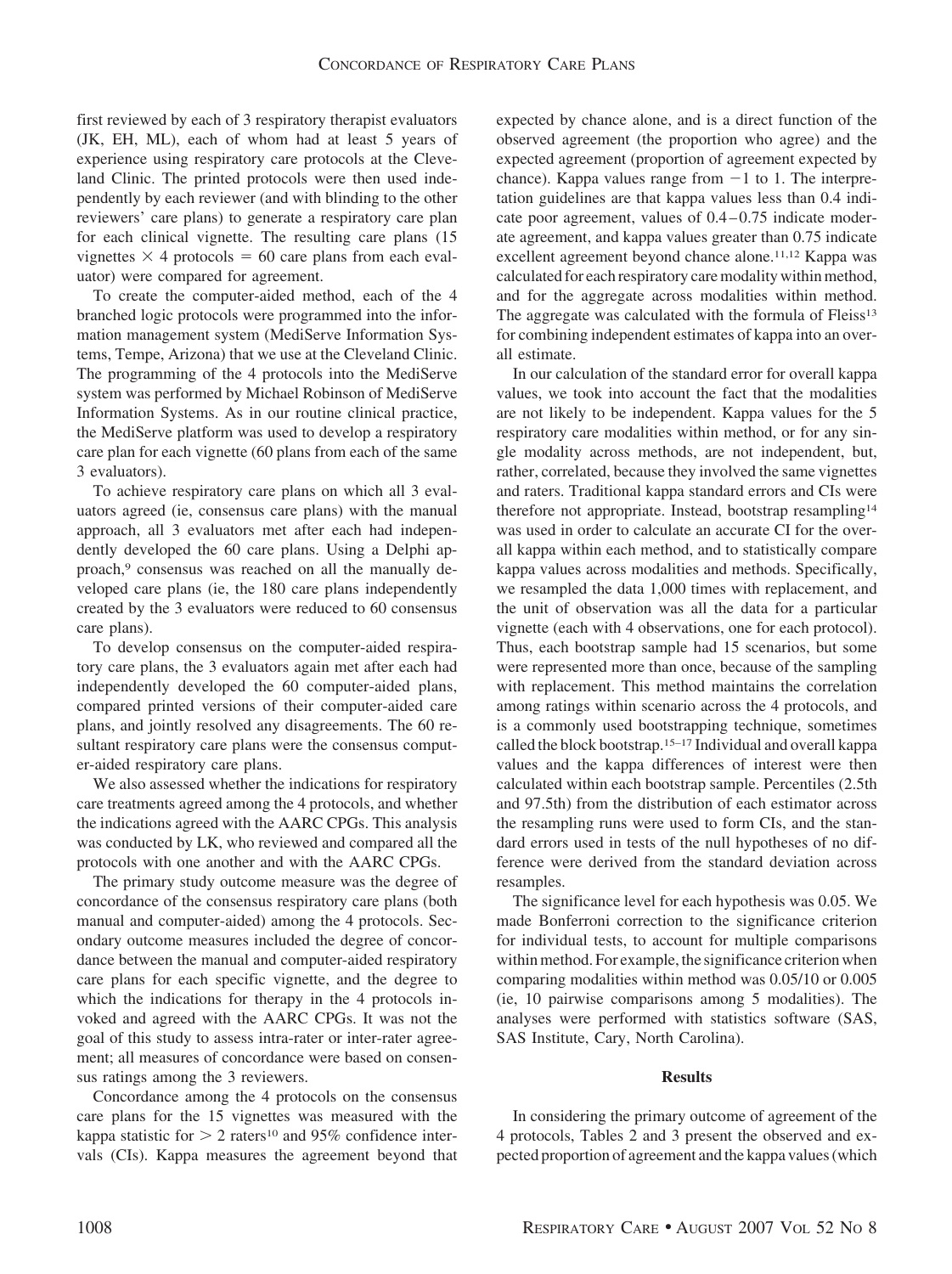| <b>Respiratory Care Modality</b> | Expected<br>Agreement<br>(%) | Observed<br>Agreement<br>$(\%)$ | Kappa Value<br>and (95% CI) <sup>+</sup> |
|----------------------------------|------------------------------|---------------------------------|------------------------------------------|
| Aerosol                          | 50                           | 87                              | $0.73(0.52 - 0.94)$                      |
| Bronchopulmonary hygiene         | 51                           | 68                              | $0.35(0.14 - 0.56)$                      |
| Hyperinflation                   | 52                           | 78                              | $0.54(0.31 - 0.77)$                      |
| Oxygen                           | 66                           | 97                              | $0.90(0.50-1.0)$                         |
| Pulse oximetry                   | 66                           | 97                              | $0.90(0.50-1.0)$                         |
| Overall (95% CI)                 | $59(52 - 70)$                | 85 (80-89)                      | $0.60(0.46 - 0.71)$                      |
|                                  |                              |                                 |                                          |

Table 2. Agreement Among Respiratory Care Plans Created With the Manual Technique\*

\*The data in Table 2 represent the consensus of the 3 raters for each modality and technique within the hospital.

†Kappa statistic guidelines:  $< 0.40$  = poor, 0.40–0.75 = moderate,  $> 0.75$  = excellent. Kappa value differences were considered significantly different if  $p < 0.005$  (adjusting for 10 comparisons within each method). Manual versus computer-aided: no differences, either within modality or comparing on overall kappa. Comparing modalities: Manual: no significant differences ( $p = 0.032$ ) for bronchopulmonary hygiene versus oxygen and pulse oximetry. Computer-aided: Concordance for bronchopulmonary hygiene was lower than for aerosol (p 0.001), oxygen ( $p < 0.001$ ), or pulse oximetry ( $p = 0.003$ ).

 $CI = confidence$  interval

Table 3. Agreement Among Respiratory Care Plans Created With the Computer-Aided Technique\*

| <b>Respiratory Care Modality</b> | Expected<br>$(\%)$ | Observed<br>Agreement Agreement<br>(%) | Kappa Value<br>and (95% CI) <sup>+</sup> |
|----------------------------------|--------------------|----------------------------------------|------------------------------------------|
| Aerosol                          | 50                 | 92                                     | $0.84(0.64-1.0)$                         |
| Bronchopulmonary hygiene         | 50                 | 62                                     | $0.24(0.04 - 0.45)$                      |
| Hyperinflation                   | 52                 | 82                                     | $0.63(0.40 - 0.86)$                      |
| Oxygen                           | 68                 | 1.0                                    | $1.0(0.57-1.0)$                          |
| Pulse oximetry                   | 66                 | 97                                     | $0.90(0.50-1.0)$                         |
| Overall (95% CI)                 | $59(52 - 70)$      | $87(82 - 91)$                          | $0.62(0.45 - 0.77)$                      |

\*The data in Table 3 represent the consensus of the 3 raters for each modality and technique within the hospital.

†Kappa statistic guidelines: See footnote Table 2.

 $CI = confidence$  interval

represent the degree of agreement beyond chance alone) and 95% CIs. The analysis was conducted with the consensus ratings for both the manual method (see Table 2) and the computer-aided method (see Table 3). For each method, agreement results for the protocols are presented for each of the 5 respiratory therapy modalities, as well as for the aggregate across modalities.

With the manual approach (see Table 2), the overall observed agreement among the protocols was 85% (95% CI 80 – 89%), ranging from 0.68 for bronchopulmonary hygiene, to 0.97 for oxygen and pulse oximetry. Agreement beyond chance, as reflected by the overall kappa among the 4 protocols was moderate, at  $0.60$  (95% CI  $0.46-$ 0.71). The kappa estimates for individual modalities ranged from as low as 0.35 for bronchopulmonary hygiene to 0.90 for oxygen and pulse oximetry. Notably, the 95% CI for the kappa value for bronchopulmonary hygiene showed that the true value could be as low as 0.14, which indicates a potentially poor agreement beyond chance between the 4 protocols regarding bronchopulmonary hygiene therapy. Similarly, for hyperinflation (which was the next least concordant modality across the 4 protocols), the lower value of the 95% CI for that kappa value was 0.31, which again indicates potentially poor agreement beyond chance. No significant differences in kappa were found among modalities with the manual method, after applying a Bonferroni correction to the significance criterion for multiple comparisons (ie, significant if  $p < 0.005$ ), although kappa was lower at the  $p < 0.05$  level ( $p = 0.032$ ) when comparing bronchopulmonary hygiene to each of oxygen and pulse oximetry.

The overall results were similar with the computer-aided consensus plans (see Table 3). Specifically, the overall observed agreement among the protocols was 87% (95% CI 82–90%), ranging from 62% for bronchopulmonary hygiene, to 100% for oxygen. As with the manual approach, the agreement was lowest for bronchopulmonary hygiene and hyperinflation. The overall kappa value was similar to that for the manual method, at  $0.62$  (95% CI 0.45–0.77), which indicates moderate agreement beyond chance.

With the computer-aided approach the kappa values for the individual modalities again indicate that concordance beyond chance was lowest for bronchopulmonary hygiene and hyperinflation. The kappa value for bronchopulmonary hygiene was lower than aerosol therapy ( $p = 0.001$ ), oxygen therapy ( $p < 0.001$ ), or pulse oximetry ( $p = 0.003$ ).

The similarity of the overall kappa values between the manual approach and the computer-aided approach (0.60 and 0.62, respectively) indicates that the level of concordance across protocols was similar with the manual technique and the computer-aided technique ( $p = 0.72$ ).

Regarding other secondary outcomes, the degree of agreement among the 4 protocols on indications for therapy and agreement with the AARC CPGs differed among the 5 modalities. Descriptively, concordance among the 4 protocols and with the CPGs was greatest in the indications for incentive spirometry (hyperinflation), bronchodilator use, and pulse oximetry For incentive spirometry, all 4 protocols used the indications in the AARC CPGs (ie, predisposition to or presence of atelectasis and restrictive chest disease associated with quadriplegia or a dysfunctional diaphragm). For bronchodilator use, although no AARC CPG was available, all 4 protocols agreed on the indications: bronchospasm, a history of bronchospasm or bronchospastic disease, or the patient uses bronchodilators at home. For pulse oximetry, all 4 protocols used criteria based on the AARC CPG.

In contrast, agreement was poorest regarding indications for bronchopulmonary hygiene and supplemental oxygen. Specifically, 2 protocols used the indications in the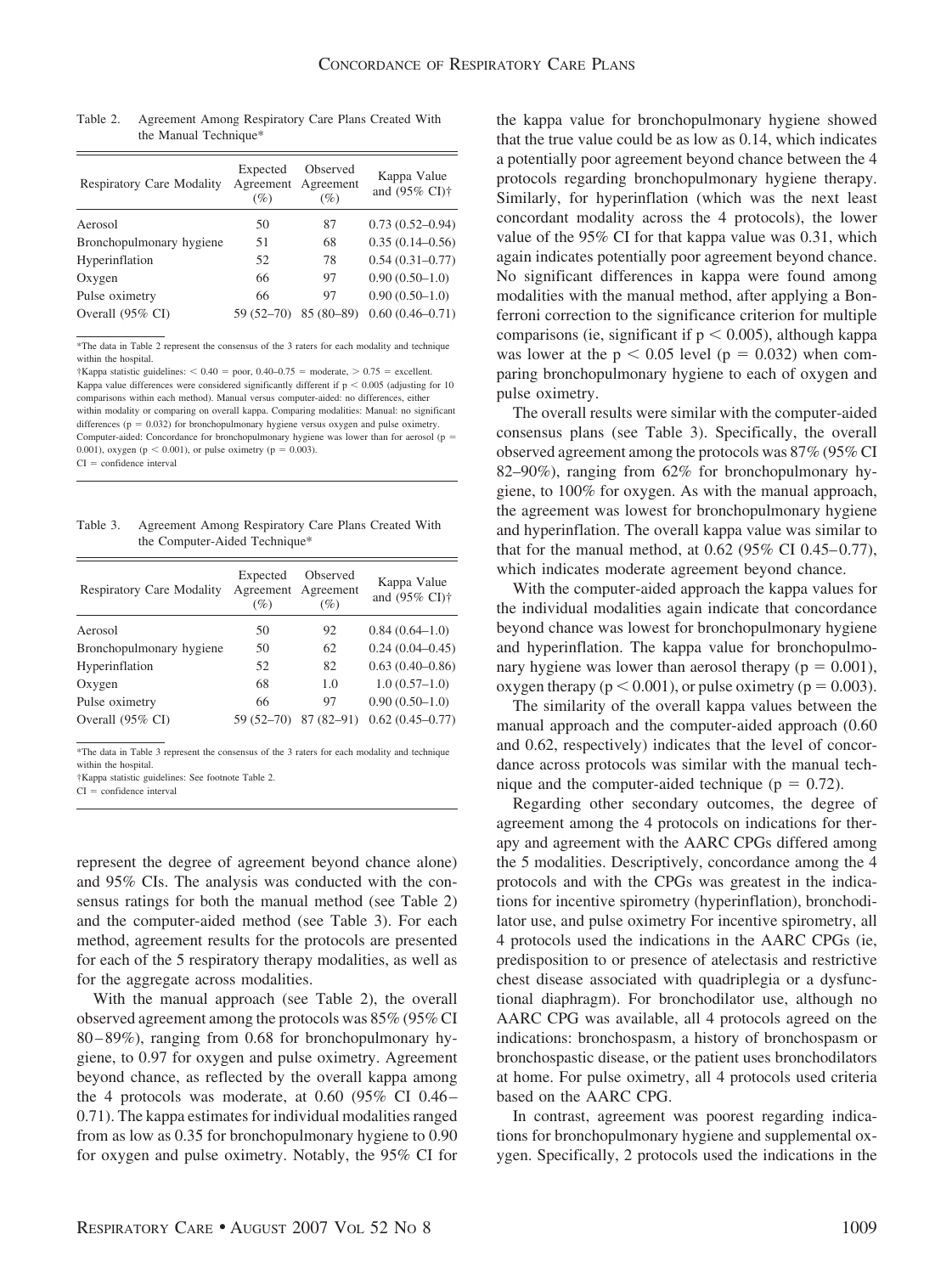AARC CPG (difficulty clearing secretions, atelectasis due to mucus plugging, mucus-producing disease, and foreignbody aspiration). Two protocols agreed with the first three of the AARC CPG indications, but did not use a criterion regarding the volume of mucus produced. All 4 protocols used additional indications (eg, productive cough, postlobar collapse, cystic fibrosis, and hemoptysis). Regarding supplemental oxygen, all 4 protocols used more lenient oxygenation criteria to prescribe supplemental oxygen than the criteria specified by the AARC home care CPG: 2 protocols used a  $P_{aO<sub>2</sub>}$  < 60 mm Hg or an oxygen saturation (measured via pulse oximetry  $[S_{pQ_2}]$ ) < 92%, 1 protocol used a  $P_{aO_2}$  < 60 mm Hg mm Hg or an  $S_{pO_2}$  < 90%, and 1 protocol used a  $P_{aO_2}$  < 65 mm Hg mm Hg or an  $S_{pO_2}$  $< 92\%$ .

## **Discussion**

The main findings of this study of concordance of respiratory care plans based on protocols from 4 different hospitals are:

- 1. With both the manual and computer-aided approaches, the consensus respiratory care plans agreed moderately but incompletely.
- 2. Concordance was lower for some modalities (particularly bronchopulmonary hygiene under the computeraided approach) than for others (aerosol, oxygen, and pulse oximetry).
- 3. The method by which the protocol was implemented (manual vs computer-aided) did not affect the level of concordance between the care plans generated.
- 4. Comparison of the protocols to the AARC CPGs regarding the indications for therapy showed a large overall degree of variation. There was greater agreement regarding the indications for hyperinflation, aerosolized bronchodilator, and pulse oximetry, and poorer agreement regarding the indications for bronchopulmonary hygiene and oxygen.

To our knowledge, this is the first study of concordance between respiratory care plans based on protocols from different hospitals or to assess the sources of differences between care plans. In the context of interpreting concordance, it is important to point out that the purpose of protocols is to eliminate geographic variation in practice when available evidence supports a specified approach. At the same time, a care plan may appropriately diverge from a protocol when specific patient conditions preclude applying the protocol (eg, the patient's condition is not addressed by the protocol, or clinical data needed to apply the protocol are not available). Furthermore, protocols must be tailored to local practice factors, including availability of personnel and equipment, and, even local practitioners'

preferences, when available evidence does not dictate a clear course of action. Because the vignettes were written to include all the information needed in all four of the protocols to generate care plans, we eliminated care plan variations related to patient conditions that fall outside the protocol. Thus, the observed differences between the care plans reflects the aggregate effect of other factors, including lack of protocol clarity (and possible misapplication), divergence of protocols from evidence-based recommendations (as assessed here by variation in the indications for care from the CPGs, when the CPGs were available), and tailoring to local practice. Though the ideal level of concordance is unknown, we suggest that finding a moderate degree of concordance supports the overall effectiveness of protocols. The observed variation among protocols regarding the indications for care points out opportunities to further enhance uniformity of practice and to study clinical issues that need more and better evidence to guide practice.

Our analysis indicates that, with both the manual and computer-aided approaches, the level of concordance varies by modality; there was a high degree of agreement for aerosol, oxygen, and pulse oximetry, and less agreement for bronchopulmonary hygiene and hyperinflation. To the extent that the 4 protocols we examined used quantitative criteria as indications for oxygen and pulse oximetry monitoring, but more subjective criteria for bronchopulmonary hygiene and hyperinflation (eg, productive cough, volume of mucus produced), the subjectivity of the criteria may partially explain the observed variation.

Another source of variation in the care plans appears to be discordance among the protocols regarding indications for therapy. For example, the high degree of discordance regarding bronchopulmonary hygiene may relate to the fact that variance from indications in the AARC CPG was greatest for bronchopulmonary hygiene, and that few of the protocols agreed on indications for bronchopulmonary hygiene. Also, as with aerosolized bronchodilator therapy and oxygen, variation among the care plans may relate to the lack of a CPG to provide standard indications for therapy. This line of reasoning suggests that interventions to lessen geographic variation in respiratory care might include developing CPGs for modalities that currently have none available, objectifying the criteria as much as possible, and encouraging adoption of standard respiratory care protocols across hospitals. However, because specific protocols are often affected by local factors (eg, staffing, equipment, and local experience), and because physicians may be averse to adopting others' protocols or practice guidelines,18 it seems unlikely that standard protocols would be widely adopted without local variation.

These impediments invite consideration of other ways to encourage adoption of standardized approaches to assure optimal allocation of respiratory care services and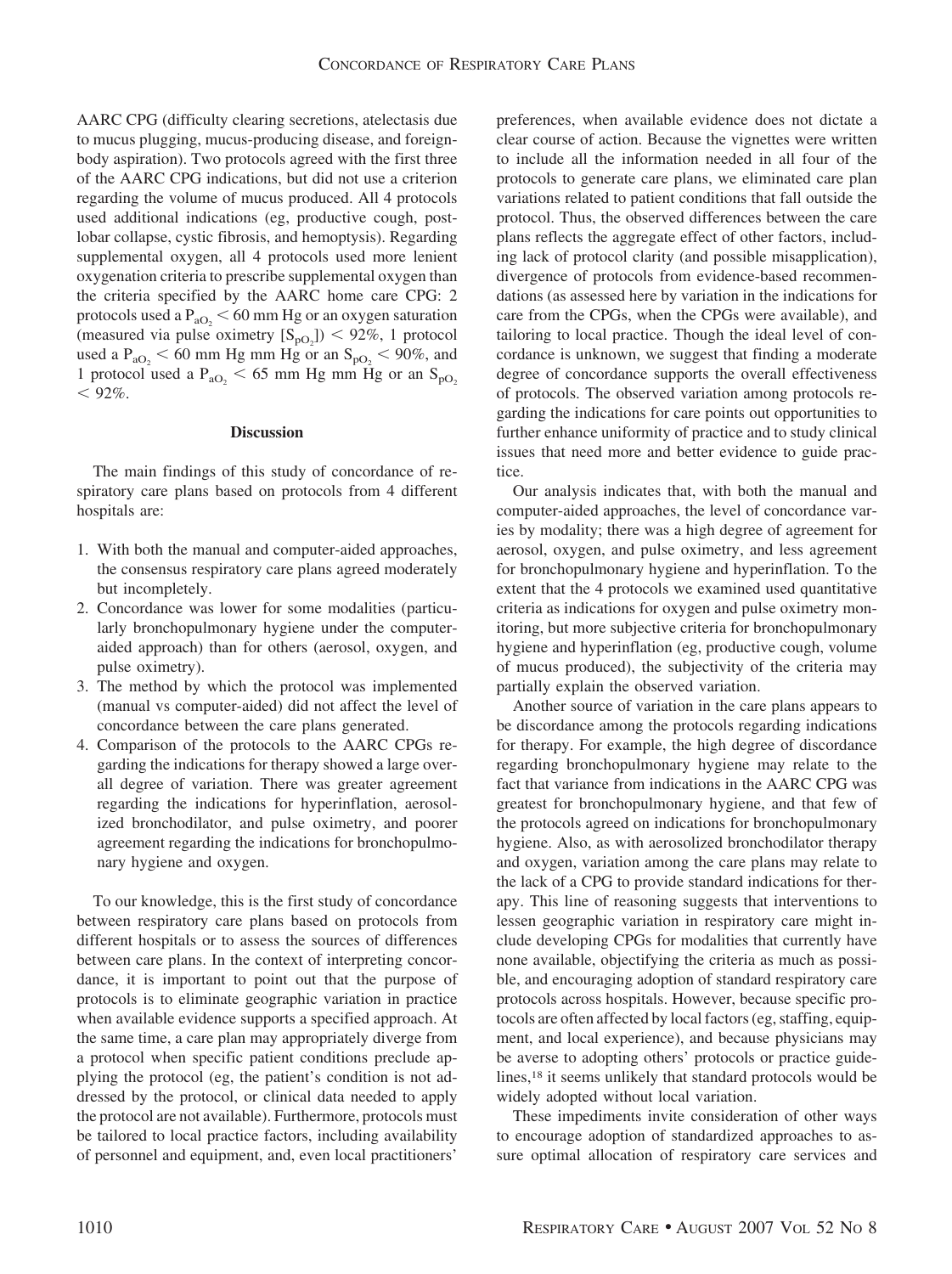optimal respiratory care. Possibilities include linking adoption of specific respiratory care protocols to reimbursement (eg, in a "pay for performance" strategy) or including use of specific respiratory care protocols in audits by the Joint Commission (formerly the Joint Commission on Accreditation of Healthcare Organizations). Clearly, just as the uniformity of care plans was tested in the present study, so too would endorsement of a specific approach require study to demonstrate efficacy in providing optimal respiratory care.

In assessing concordance in this study, we elected to compare agreement on consensus care plans between protocols from different hospitals rather than inter-evaluator variation with individual protocols. Though evaluating inter-rater variation can clarify the ease and uniformity of using individual protocols, we reasoned that using only 3 evaluators would provide an incomplete assessment of inter-rater variability. Rather, because the main focus of this research was variation across the 4 protocols, we elected to compare respiratory care plans that represented the consensus ratings of all 3 evaluators.

Our finding of similar concordance with the manual versus the computer-aided approach warrants additional comment. Specifically, one potential benefit of computeraided care plan development is that inter-observer variation in care plans can be decreased. Because our analytic approach compared the computer-aided care plan with the consensus care of those developed manually by the 3 evaluators, we purposefully eliminated inter-observer variation for manually generated care plans, which could obscure a potential benefit of the computer-aided approach. On this basis, our results should not be construed to demonstrate the equivalence of manual versus computer-aided approaches. Fuller appreciation of the potential benefit of a computer-aided approach would require analysis of interobserver variation among manually generated care plans from a larger number of evaluators than the three used in this study.

Though this study is, to our knowledge, the first to assess concordance of respiratory care protocols and care plans across different hospitals, several limitations of this study warrant comment. First, we considered protocols from only 4 hospitals, and our results may not generalize beyond the sample of hospitals represented here. On the other hand, to the extent that considering more protocols would probably introduce more variability, our estimates of discordance may be conservative.

A second limitation is that we used only 15 clinical vignettes. This relatively small number of vignettes decreased the precision with which we could measure concordance, as seen by the rather wide dispersion of the kappa values (ie, the 95% CIs for kappa ranged from 0.36 to 0.46). A larger number of vignettes might have allowed us to detect further differences among modalities on the level of concordance.

Finally, our evaluation of agreement was based on applying the protocols to standardized vignettes, but not to actual patients. Though the vignettes were constructed to include all the elements needed to generate respiratory care plans with 4 the protocols, application to clinical practice remains uncertain. Because it was unfeasible to evaluate respiratory care plans generated for actual patients at geographically distant hospitals, the assessment with standardized vignettes seemed to be the best available approach to assess the concordance of different hospitals' protocols.

# **Conclusions**

Overall, this comparison of respiratory care plans generated with 4 different hospitals' protocols and 15 standardized patient vignettes indicates moderate but incomplete agreement and suggests opportunities to enhance more uniform and presumably better respiratory care in different settings. Future research needs include replicating these findings with a larger, more representative sample of hospitals, evaluating whether clinical outcomes for patients vary because of protocol variation, and, if so, identifying strategies to drive more widespread adoption of optimal respiratory care practices.

#### **REFERENCES**

- 1. Komara JJ Jr, Stoller JK. The impact of a postoperative oxygen therapy protocol on use of pulse oximetry and oxygen therapy. Respir Care 1995;40(11):1125–1129.
- 2. Stoller JK, Mascha EJ, Kester L, Haney D. Randomized controlled trial of physician-directed versus respiratory therapy consult servicedirected respiratory care to adult non-ICU inpatients. Am J Respir Crit Care Med 1998;158(4):1068–1075.
- 3. Stoller JK, Skibinski CI, Giles DK, Kester EL, Haney DJ. Physicianordered respiratory care vs physician-ordered use of a respiratory therapy consult service: results of a prospective observational study. Chest 1996;110(2):422–429.
- 4. Kollef MH, Shapiro SD, Clinkscale D, Cracchiolo L, Clayton D, Wilner R, Hossin L. The effect of respiratory therapist-initiated treatment protocols on patient outcomes and resource utilization. Chest 2000;117(2):467–475.
- 5. American Thoracic Society/European Respiratory Society Statement: Standards for the diagnosis and management of individuals with alpha-1 antitrypsin deficiency. Am J Respir Crit Care Med 2003; 168(7):818–900.
- 6. Ely EW, Meade MO, Haponik EF, Kollef MH, Cook DJ, Guyatt GH, Stoller JK. Mechanical ventilator weaning protocols driven by nonphysician health-care professionals: evience-based clinical practice guidelines. Chest 2001;120(6 Suppl):454S–463S.
- 7. Lawrence VA, Cornell JE, Smetana GW; American College of Physicians. Strategies to reduce postoperative pulmonary complications after noncardiothoracic surgery: systematic review for the American College of Physicians. Ann Intern Med 2006;144(8):596–608.